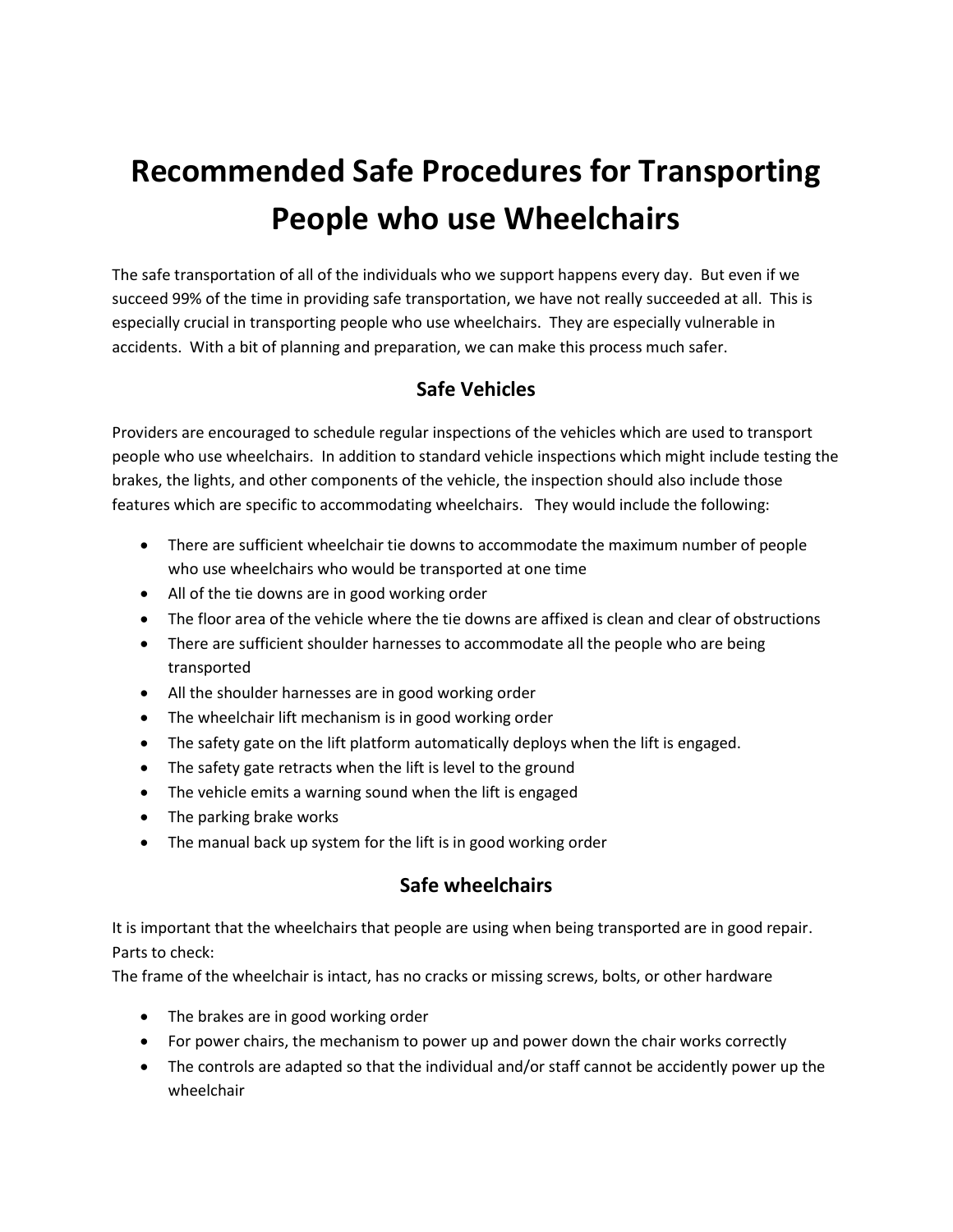• Safety belts are in good working order.

# **Safe Procedures**

Staff who are involved in transportation should all be trained in the correct procedures for transporting people who use wheelchairs. Here is a checklist you can use:

#### **Loading passengers**

- Park the vehicle in a safe location for loading, unloading passengers. Avoid hills, ditches, uneven terrain. Be mindful of traffic. Insure that there is plenty of room to operate the lift and safely maneuver the wheelchairs on and off the lift. If the vehicle is a rear loading vehicle, be certain to allow a lot of room at the rear of the vehicle
- Engage the emergency brake on the vehicle
- Deploy and lower the lift until it is level to the ground
- Assist the person to maneuver the wheelchair onto the lift platform. If the vehicle is a side loading van, they should be facing away from the vehicle. If the vehicle is a rear loading van, they should be facing towards the vehicle
- Power down the wheelchair, and deploy the brakes on the wheelchair
- Use the lift platform safety strap
- Stand next to the lift and activate the lift mechanism
- Make certain that the safety gate on the lift platform engages to insure that the wheelchair cannot roll off the lift
- After the lift is fully elevated, go into the vehicle and assist the person to maneuver the wheelchair into the correct position in the van.
- Insert the four tie down mechanisms to the fixture on the van floor. Make certain that they are secured, and locked in
- The two front straps should be even with the front wheels, and to the outside of them.
- The two rear straps should be between the two rear wheels
- Secure each strap to the frame of the wheelchair. Most wheelchairs will have transportation hooks built in. Do not affix the straps to the wheels, footrests, or any part of the chair which can come off
- Once all the straps are affixed, pull them tight
- Deploy the shoulder strap. Even if an individual has a seatbelt for the wheelchair, this is not designed to provide safety in a vehicle accident, you must use the vehicle shoulder strap

#### **Unloading passengers**

- Deploy the lift
- Detach the shoulder strap and tie downs
- Assist the person onto the lift platform
- For a side loading vehicle, insure that the wheelchair is facing out, for a rear loader, the wheelchair should be facing towards the front of the vehicle.